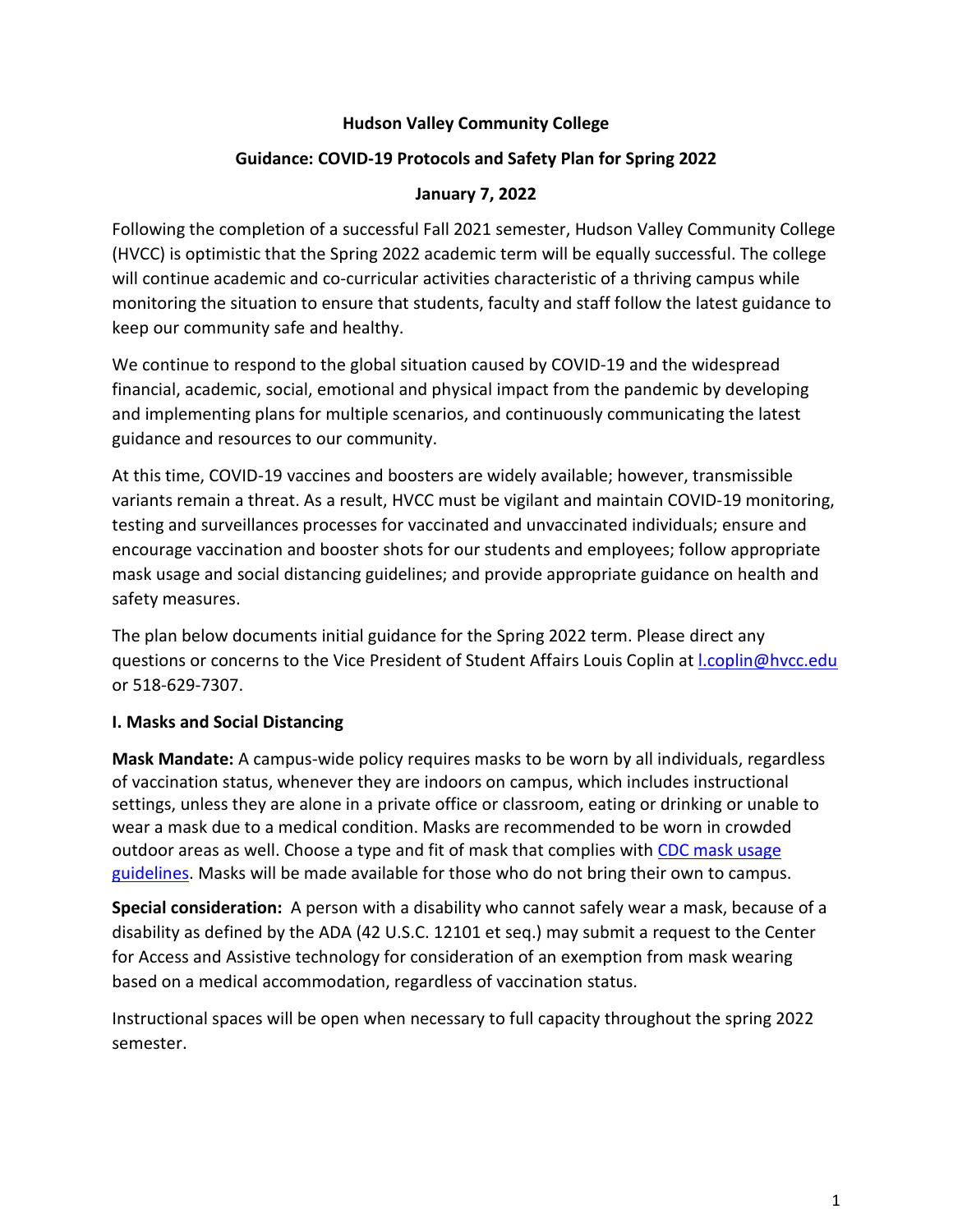**NOTE:** Unvaccinated or partially vaccinated individuals must continue to wear a mask **and** maintain six feet social distancing from those outside their residence in **both** indoor and outdoor settings.

### **II. Large-Capacity Events**

The State of New York's COVID-19 restrictions remain in effect for large-scale indoor event venues, now defined as indoor venues that hold more than 5,000 attendees.

Although HVCC has no venue with a 5,000 capacity, for all college-sponsored athletic or campus events held indoors or outdoors with a large-capacity crowd, proof of vaccination, masks wearing and social distancing will be required. Signage will be posted at all HVCC large event capacity venues.

Events held for the community that are not affiliated with HVCC will follow the guidelines of the host organization or those defined by New York State or Rensselaer County Department of Health. The host organization will be responsible for posting signs at all large-capacity event venues.

# **III. Mandatory Vaccination/Boosters for Students**

Individuals should not report to campus if they are experiencing any [COVID-19 symptoms,](https://www.cdc.gov/coronavirus/2019-ncov/symptoms-testing/symptoms.html) regardless of vaccination status.

Spring 2022 students will be compliant with the existing SUNY Student Vaccine Policy requiring evidence of vaccination for on-campus study. As such, only students with proof of a full vaccine series are eligible to register for on-campus courses and study on campus.

Students are considered fully vaccinated for the initial course of vaccination: (1) two weeks after receiving the second dose in a two dose COVID-19 vaccine series or (2) two weeks after receiving a single dose COVID-19 vaccine.

In addition to the initial course of vaccination, any student with a regular on campus presence who is eligible for a booster shot must receive one for the Spring 2022 semester. Proof must be provided by each student by the later of (1) one month from the effective date of this guidance or February 1, 2022 or (2) one month from the date such student became eligible to receive a booster. No grace period will be provided for students seeking an extension.

Vaccination documentation can be uploaded via the college's [COVID-19 Vaccine](mailto:https://www.hvcc.edu/studentservices/health-services/forms/covid19-documentation.html)  [Documentation Form](mailto:https://www.hvcc.edu/studentservices/health-services/forms/covid19-documentation.html) online.

Exemptions to the above requirements may be requested based on either religious conviction or health reasons. To complete the exemption process, students must complete the appropriate [Health Services exemption form](https://www.hvcc.edu/studentservices/health-services/forms/index.html) and return it along with any required documentation by the deadline listed. Students granted a religious or medical exemption must be tested weekly for COVID-19, wear a mask, and maintain 6 feet of distance from others at all times.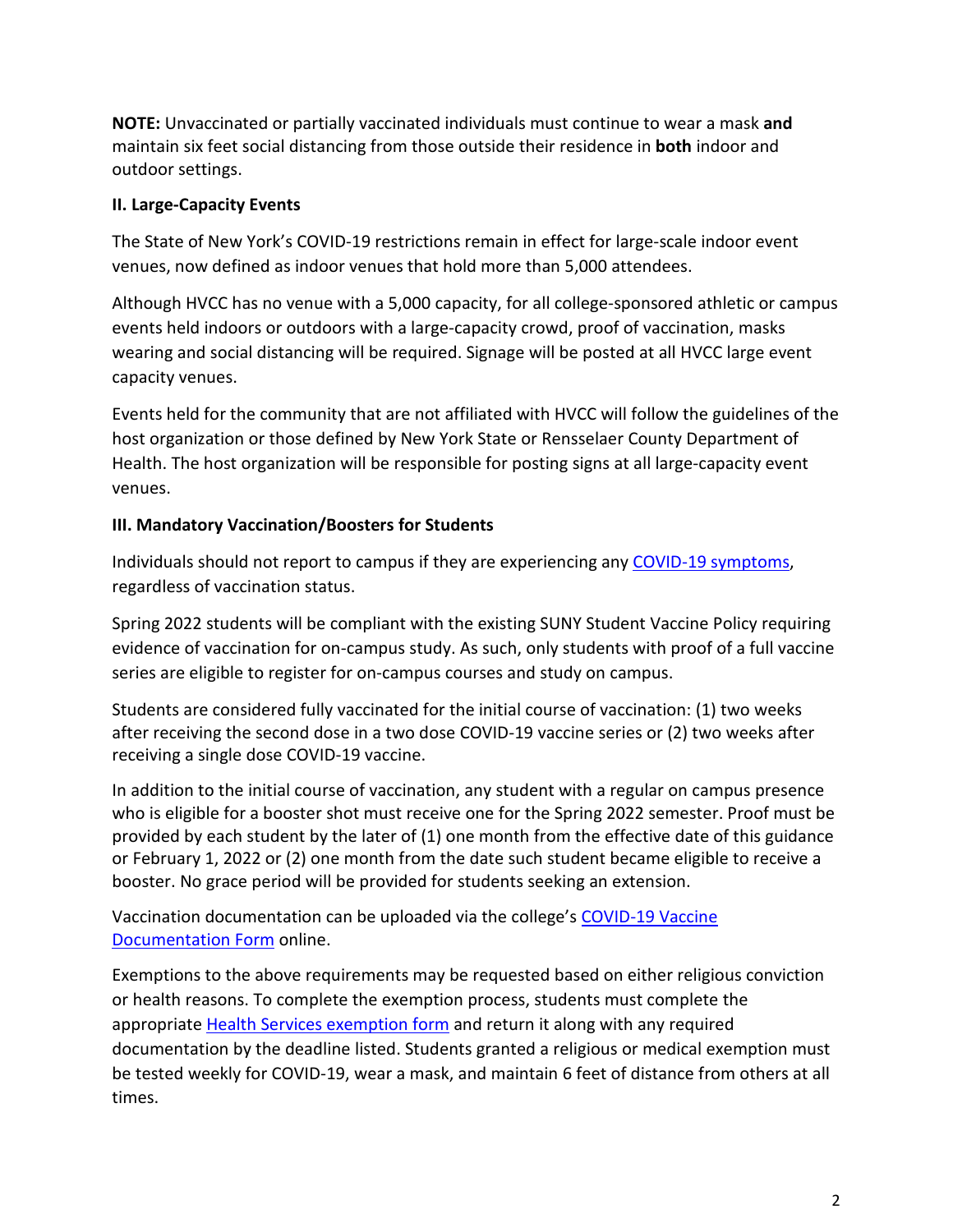Students vaccinated outside of New York State will be required to submit appropriate documentation to the college's Health Services Office.

The college will continue to strongly urge boosters for all faculty and staff and work with local providers and county health departments to sponsor booster clinics where possible, as it did during the Fall 2021 term. On campus COVID-19 booster vaccination clinics will be facilitated throughout the Spring 2022 semester with the Rensselaer County Department of Health and published in the Campus Chronicle and emailed to all students through the Office of the Vice President of Student Affairs.

Students will be regularly informed and reminded of college policies via HVCC email; through the college's COVID-19 information webpage; via online Student Announcements; and through other channels. The college will also use the campus-to-SUNY data collection/transfer portal to report vaccination status for all students and employees.

# **A. College Athletics**

All student-athletes must be vaccinated and boosted as required to participate in college athletics. Exemptions to this rule may be considered for practice and team meetings; however, to compete, student-athletes must be vaccinated.

Out of an abundance of caution, all student athletes will be required to test weekly throughout the Spring 2022 semester, regardless of vaccination status.

Coaching staff (employees) are encouraged to be vaccinated and boosted. Those who are unvaccinated or partially vaccinated must wear a mask both indoors and outdoors, maintain social distancing at all times, and test weekly.

# **B. International COVID-19 Vaccination**

International students who obtained COVID-19 vaccination may provide documentation signed by a healthcare provider duly licensed to practice medicine in the US or a foreign country. Such documentation must include name and date of birth of the student; date of vaccination; and name of vaccination given. International students who have received COVID-19 vaccines not licensed or under an EUA by the FDA in the US or by the WHO may apply for a medical exemption (see below).

International students and unvaccinated students who are traveling abroad and arrive in the US will be subject to quarantine restrictions before coming to HVCC's campus.

# **C. Allowable Exemption Categories**

# **Medical Exemption**

Students may be exempt from vaccine requirements if a duly licensed health care provider certifies in writing that the COVID-19 vaccination may be detrimental to the student's health**.**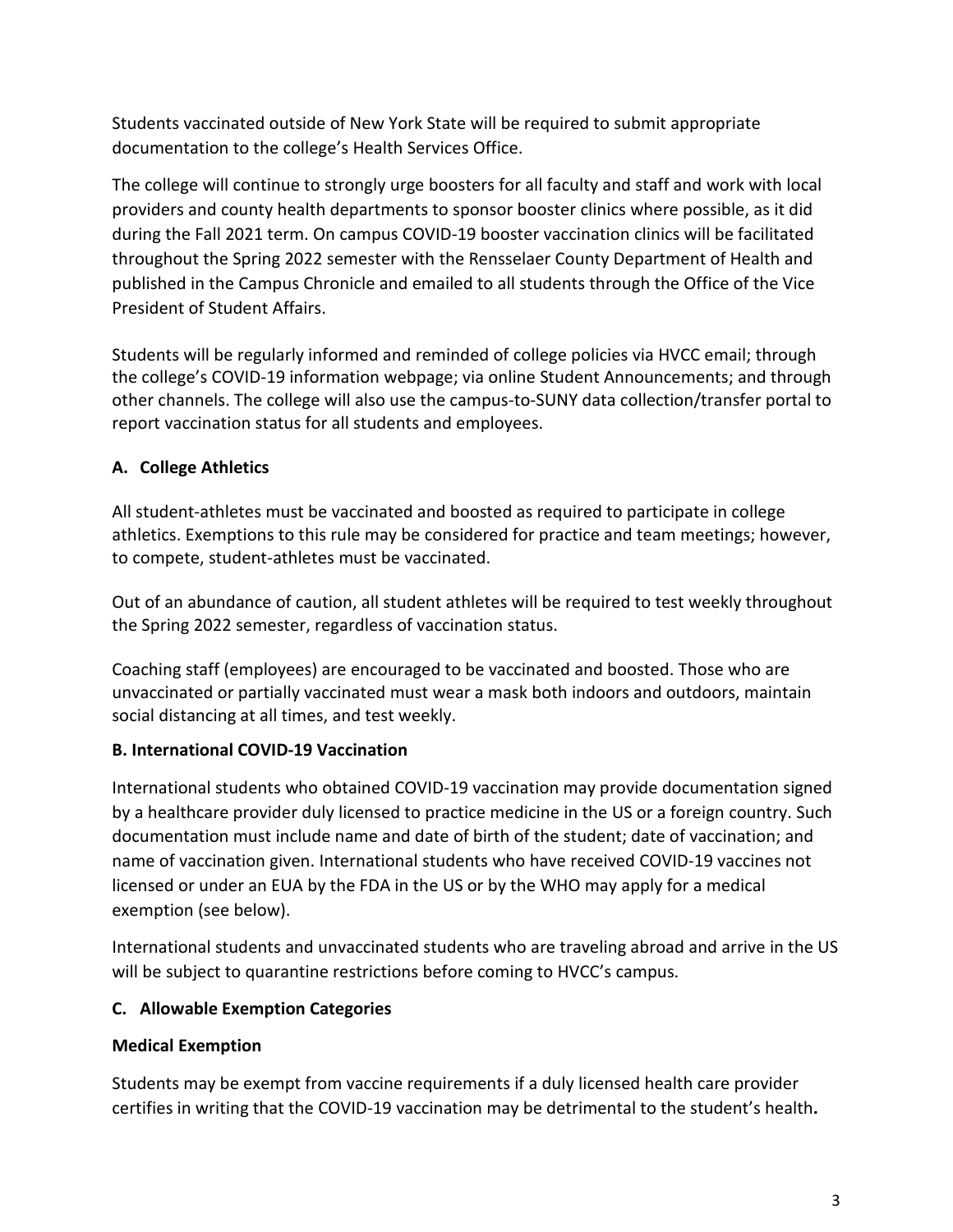In such a case, HVCC shall provide reasonable accommodation to those students whose medical condition contraindicates COVID-19 vaccination so long as the failure to be vaccinated does not prevent the student from otherwise fulfilling the programmatic or curricular requirements of their academic program. This exemption shall also be available for international students who received a COVID-19 vaccine not authorized or approved by the FDA. Students granted a medical exemption will be subject to submitting a negative COVID-19 test prior to attending classes.

Students exempted from vaccination will be required to participate in mandatory weekly pooled testing; maintain six feet of social distance from others; and wear a face mask at all times, indoors and outdoors, while on campus.

# **Religious Exemption**

Students who hold genuine and sincere religious belief which are contrary to COVID-19 vaccination may be exempt after submitting a written statement to that effect, as required by HVCC. Such a statement should explain how receiving the COVID-19 vaccination conflicts with the student's sincere religious belief or practice and how receiving the COVID-19 vaccination will not otherwise prevent the student's completion of their programmatic or curricular requirements of the academic program.

General philosophical or moral objection to such vaccine shall not suffice as the basis for a religious exemption. Students granted a religious exemption will be subject to submitting a negative COVID-19 test prior to attending classes.

Students exempted from vaccination will be required to participate in mandatory weekly pooled testing; maintain six feet of social distance from others; and wear a face mask at all times, indoors and outdoors, while on campus.

# **V. Mandatory Pause Requirements**

The New York State mandatory pause requirements are no longer in effect. However, New York State DOH, Rensselaer County Department of Health, SUNY and HVCC administration retain the authority to pause a campus activity or require additional testing for all students, faculty and staff, regardless of their vaccination status, in cases of increased community transmission.

# **VI. Cleaning Protocols**

The New York State mandatory cleaning and disinfection protocols are no longer in effect. However, HVCC continues to facilitate and encourage the cleaning and disinfection of hightouch surfaces, such as common areas and shared workstations, at least once a day and regularly cleans and disinfects other surfaces as necessary given the level of traffic, use of the space, and general risk of community transmission of COVID-19.

HVCC will continue to provide hand hygiene stations or supplies within instructional spaces and workplaces for individuals to use; specifically, hand washing, such as soap, running water or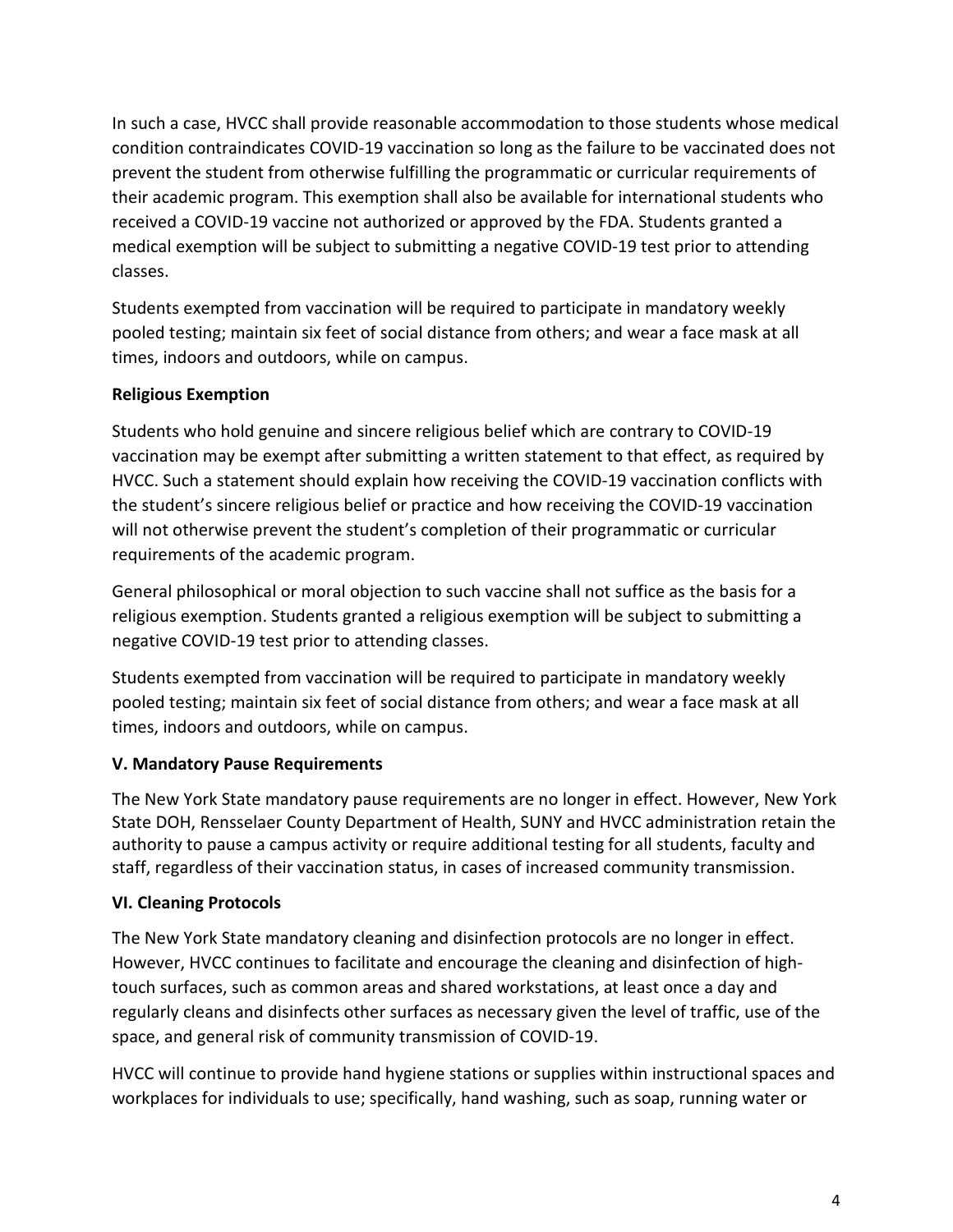disposable towels or hand sanitizing, such as alcohol-based sanitizer with 60 percent or more alcohol where hand washing may not be available or practical.

If there is an incident on campus that is deemed a risk to any individual or group of individuals, the Emergency Preparedness Committee will convene and the Cleaning and Disinfection Protocol as written will be immediately implemented out of an abundance of caution.

### **VII. Ventilation and Air Filtration**

In every appropriate campus facility, the Office of Physical Plant, with the recommendations of the Office of Environmental Health and Safety, will increase outdoor airflow and ventilation rates in indoor settings to the extent compatible with individual comfort and safety and in accordance with building codes and standards, as well as applicable lease, contract, or other use agreement requirements. In indoor areas where air is recirculated, higher-rated filtration within HVAC systems as supported by the filter rack and air handling system will be considered, so long as the system can perform to the level of heating and cooling that it was able to provide prior to the COVID-19 public health emergency; along with other appropriate indoor air quality measures, such as portable fans, filters, and air cleaners.

### **VIII. Telecommuting Policies**

The Office of Human Resources, in conjunction with the Vice President of Administration and Finance, will determine employee telecommuting policies and evaluate any and all employee requests regarding working from an off-campus location.

# **IX. COVID-19 Testing**

To ensure the health and safety of our community, the college's ultimate goal is that every student, faculty and staff member coming to campus will be vaccinated and boosted as applicable. Until that point, pooled surveillance testing is available to all students and employees.

All unvaccinated or partially vaccinated students and employees who are on campus for any reason are required to participate in weekly testing until further notice. This includes those coming to campus with an approved medical or religious exemption.

Fully vaccinated students and employees are exempt from mandatory weekly testing upon submission and approval of documentation showing completion of a full vaccination series. Vaccine documentation should be uploaded to the COVID-19 Vaccine Documentation [Form.](https://www.hvcc.edu/studentservices/health-services/forms/covid19-documentation.html)

Individuals who are not fully vaccinated should complete a Pooled Testing Exemption Form and related documentation if they have tested positive for COVID-19 in the past 90 days or if they took their weekly test off campus.

The college may impose more frequent testing of students and employees, regardless of vaccination status, if conditions warrant additional measures.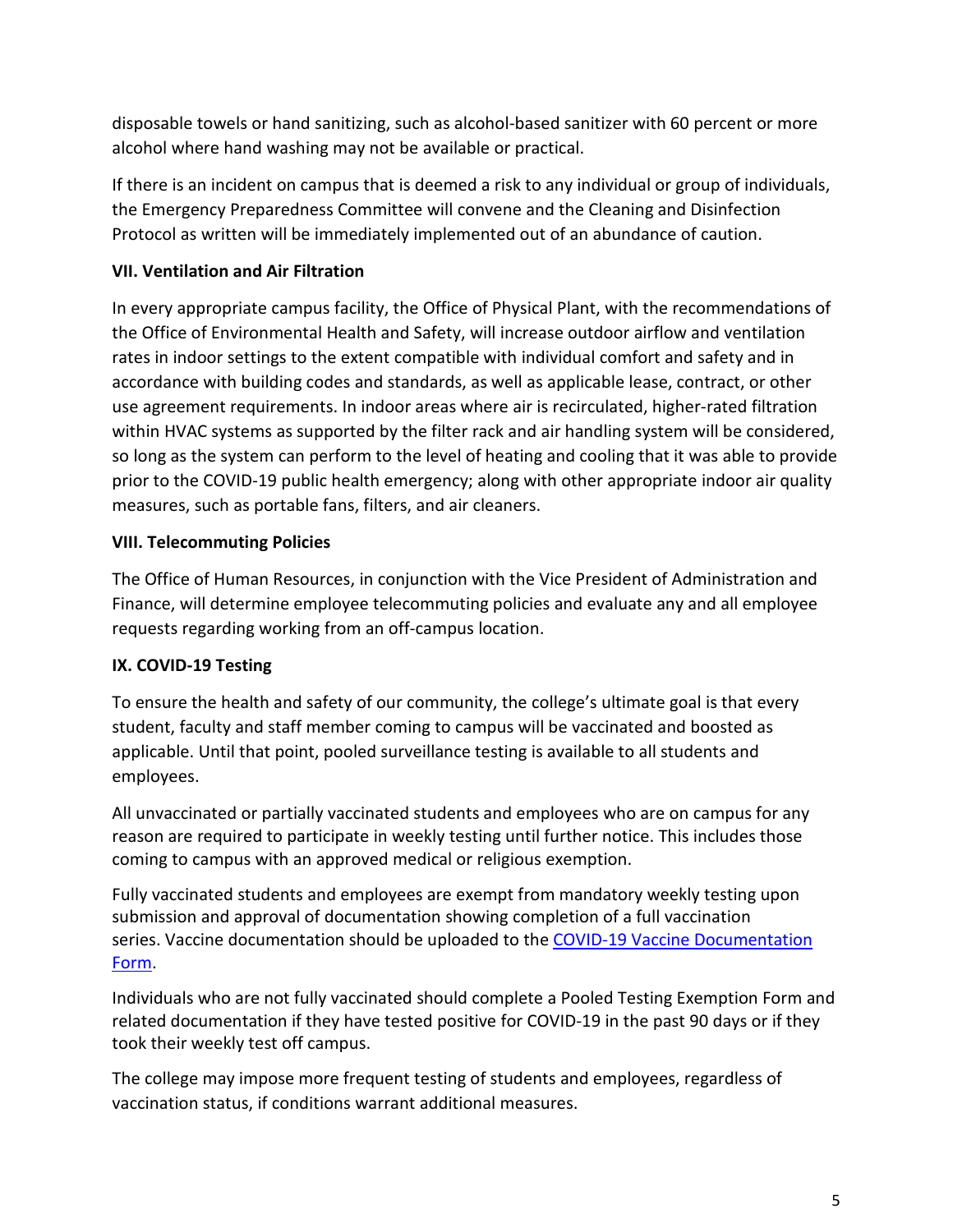The college is required to report testing results daily through the SUNY Health Portal. Any incidents of non-compliance with campus testing will continue to be handled through the colleges' Code of Conduct for students and Human Resources for employees.

### **X. Pre-semester Testing**

SUNY is requiring that all students who are returning to campus for the Spring 2022 semester must participate in COVID-19 testing upon their return. This can be accomplished through the college's Pooled Surveillance Testing system, or though submission of a negative test taken off campus.

Drive-through testing will be available on campus Monday through Friday, Jan. 10-14 and Jan. 17-21, from 9 a.m. to 3:30 p.m. in Parking Lot G, by the Joe Bruno Stadium. On Tuesday and Wednesday, Jan. 11-12 and 18-19, additional drive-through testing will be available from 4:30-6 p.m. Indoor testing appointments are offered at the Siek Campus Center, first floor café, from Tuesday, Jan. 18 through Friday, Jan. 21 from 10 a.m. to 2 p.m. Students should register for an appointment online at [https://covidtest.hvcc.edu.](https://covidtest.hvcc.edu/)

Individuals who wish to submit a negative test result taken off campus should use the [Documentation of COVID-19 Test Results form](https://www.hvcc.edu/studentservices/health-services/forms/covid19-test-documentation.html) on the college website. Note that only PCR, antigen or at-home tests are accepted. Antibody tests will not be accepted. Students who have tested positive within 90 days prior to their arrival on campus and have completed their quarantine/isolation period should use the same form to submit proof of their positive test result.

Individuals who test positive must report their positive test result to Health Services using the same form, isolate in accordance with CDC guidance and be cleared by Health Services before returning to campus.

Additional testing requirements may be implemented during the Spring semester; if so, we will update the campus community accordingly.

### **XI. Residence Halls, Quarantine and Isolation Spaces**

Not applicable for HVCC

### **XII. Uniform Sanctioning Compliance Guidance**

All student discipline in relation to COVID-19 campus compliance will be conducted through the Office of the Vice President of Student Affairs, utilizing the HVCC Student Code of Conduct.

All employee non-compliance should be reported to the Office of Human Resources.

#### **XIII. Academic Calendar**

The College will follow the 2021-22 HVCC Academic Calendar as published online: [https://catalog.hvcc.edu.](https://catalog.hvcc.edu/) Both remote and on-campus classes will resume as planned on January 18, 2022.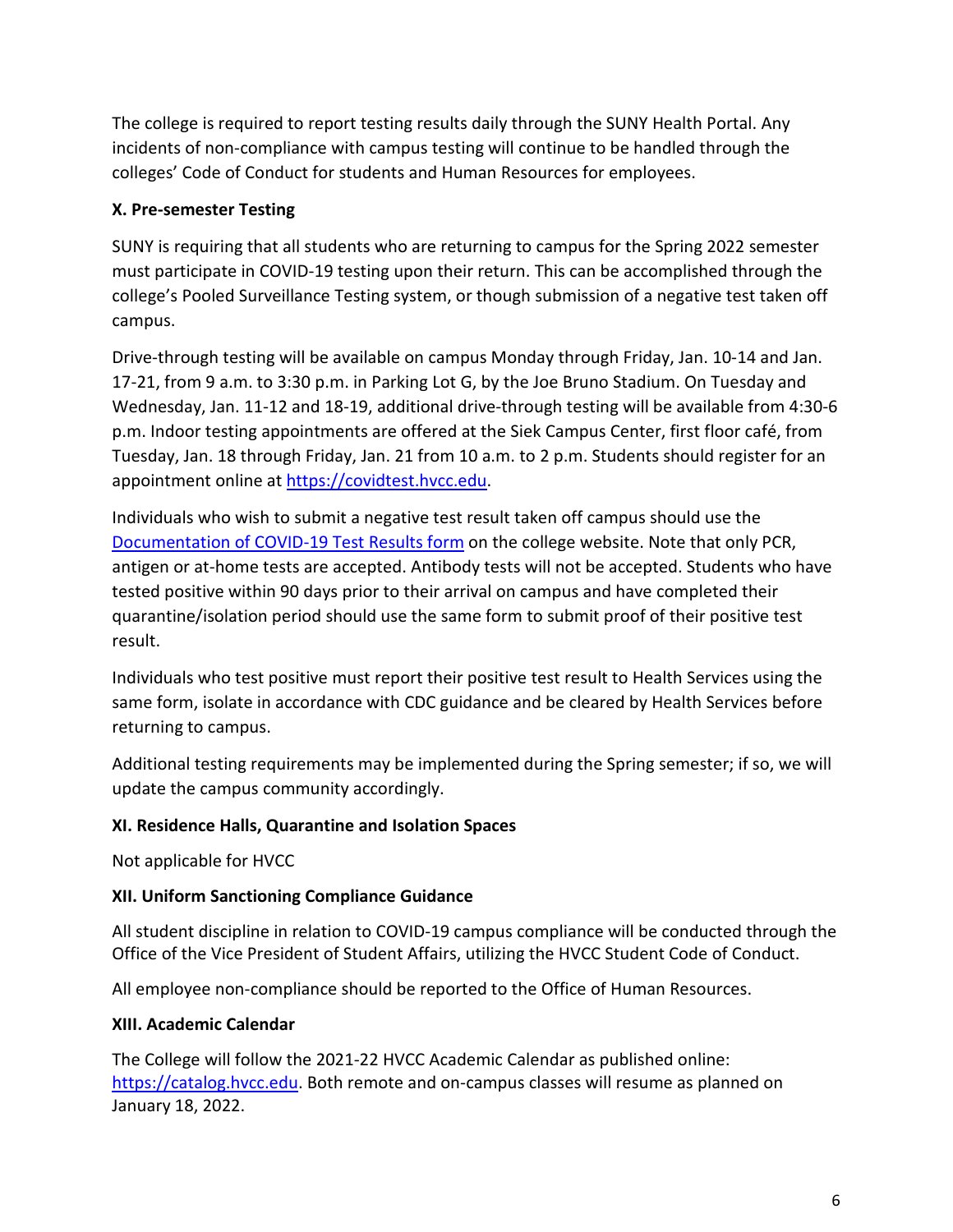# **XIV. College in the High School**

Students in concurrent enrollment programs must follow the health and safety guidelines and protocols of the location at which they receive instruction. If the course is delivered at their high school, they must follow the local school district guidelines. If a student takes a course on campus, they must follow the SUNY campus guidelines. However, high school students will only be subject to vaccine and testing requirements as designated by New York State local health departments and guidelines provided by local school districts.

# **XV. Contractors and Visitors**

Visitors, contractors and vendors coming to campus should be aware of the college's health and safety measures outlined on this page and any actions they need to take to protect themselves and the campus community.

All offices and services on campus remain open and available both in person and virtually. Appointments can be made with individual offices in advance, but are not required; walk-ins are welcome as well.

Those who are unable to come to campus or prefer not to do so may still complete their business with the college's offices and services online, over the phone, via Zoom, or through other remote channels.

Please use the *[office directory](https://www.hvcc.edu/about/directories/index.html)* to contact the office you are interested in meeting.

### XVI. **Campus Safety Monitors**

HVCC President Dr. Roger Ramsammy appointed Vice President of External and Government Affairs, Regina M. LaGatta (r. lagatta@hvcc.edu or 518-629-7736) as the Campus Safety Monitor; she will have the responsibility of coordinating the ongoing campus compliance with all COVID-19 related guidance. The Campus Safety Monitor is responsible to report to SUNY throughout Spring 2022 twice a week as scheduled to complete a series of questions monitoring the health and safety of the campus, and participate at the Wednesday weekly monitors' meeting. Any changes to the designated person will be submitted to Valerie Dent at [Valerie.Dent@suny.edu.](mailto:Valerie.Dent@suny.edu)

### **XVII. Travel**

The college will follow current NYSDOH guidance on testing, vaccination, and quarantine requirements related to travel.

HVCC will continue to work with campus stakeholders to develop additional policy changes and communicate all procedures to the entire college community. Additional requirements may also be imposed by New York State Department of Health, Rensselaer County Department of Health or SUNY and HVCC administrations based upon COVID-19 transmission rates.

RML/12/21/21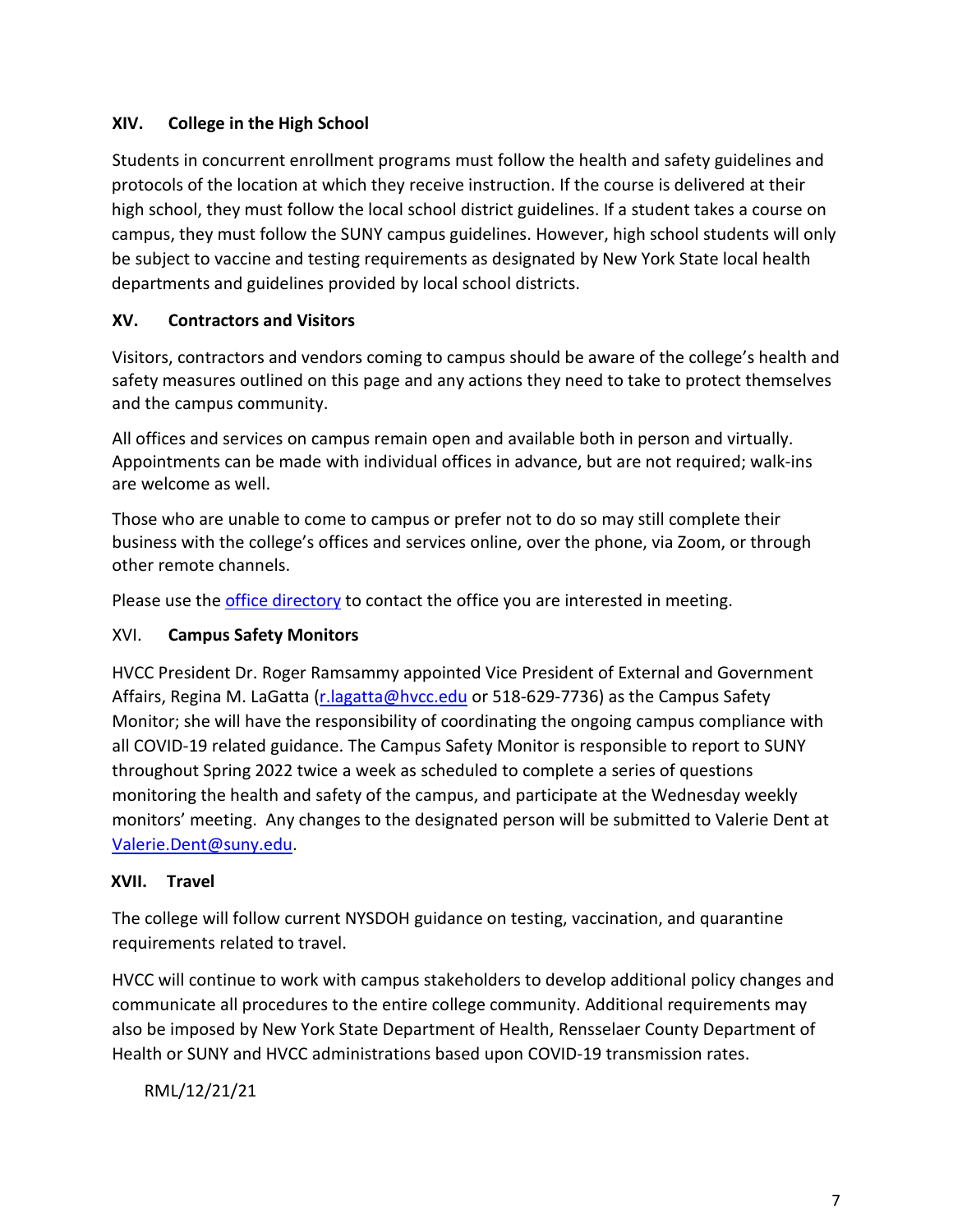### **Capital District Educational Opportunity Center a division of Hudson Valley Community College**

#### **COVID-19 Protocols and Safety Plan for Spring 2022**

The Capital District Educational Opportunity Center (EOC, center) is a SUNY-funded division of Hudson Valley Community College (HVCC) and is subject to the overall policies and procedures outlined by HVCC relative to on-site operations. The purpose of this document is to serve as a guide for the continued occupancy and on-site operations of the EOC under COVID-19 for Spring 2022.

As part of HVCC, the EOC is required to align its policies with the campus. Therefore, the EOC will follow all policies, protocols or expectations promulgated by the college, including policies applying to vulnerable populations.

For the Spring 2022 term, the EOC will offer programs in its main facility at 431 River Street in Troy and remotely. The EOC's satellite facility at 30 N Russell Road in Albany will remain closed.

In response to SUNY's request for COVID-19 protocols and safety plans for Spring 2022, the following is provided relative to EOC Operations.

### **I. Masks and Social Distancing**

**Mask Mandate:** To maximize protection from current and future variants and prevent possible spread to others, in keeping with the recent CDC recommendations and following HVCC guidance, the EOC will continue to impose mask wearing requirements in all public indoor spaces, including instructional classrooms and laboratories. This mask mandate applies to all individuals regardless of vaccination status. Individuals occupying offices or other spaces are not required to wear masks while alone in the room. Masks may be temporarily removed for the purpose of eating or drinking but must be replaced immediately if food or drink is not being actively consumed.

To ensure employees, students and visitors comply with protective equipment requirements, the EOC provides employees and students with an acceptable face covering at no cost to the individual and has an adequate supply of coverings in case of a need for replacement. The center provides disposable face coverings to employees, students, and/or visitors who do not have one available upon entering the building. Additionally, the center displays signage throughout the building to remind individuals of the mask mandate and staff actively remind individuals that masks must be worn appropriately, covering both the nose and mouth.

**Social Distancing Mandate:** Pursuant to Centers for Disease Control and Prevention (CDC) guidelines, fully vaccinated individuals are not required to maintain social distancing, while unvaccinated individuals are responsible for adhering to the current six-foot social distancing requirement. Now that a mandated student vaccination policy is fully in effect, for the Spring 2022 term, the EOC will return all instructional spaces to 100% capacity; however, should any unvaccinated students be enrolled in a class, center operations staff will work directly with faculty to ensure that such students are able to maintain a six-foot distance from other students while in the classroom. Conference rooms and other communal spaces are also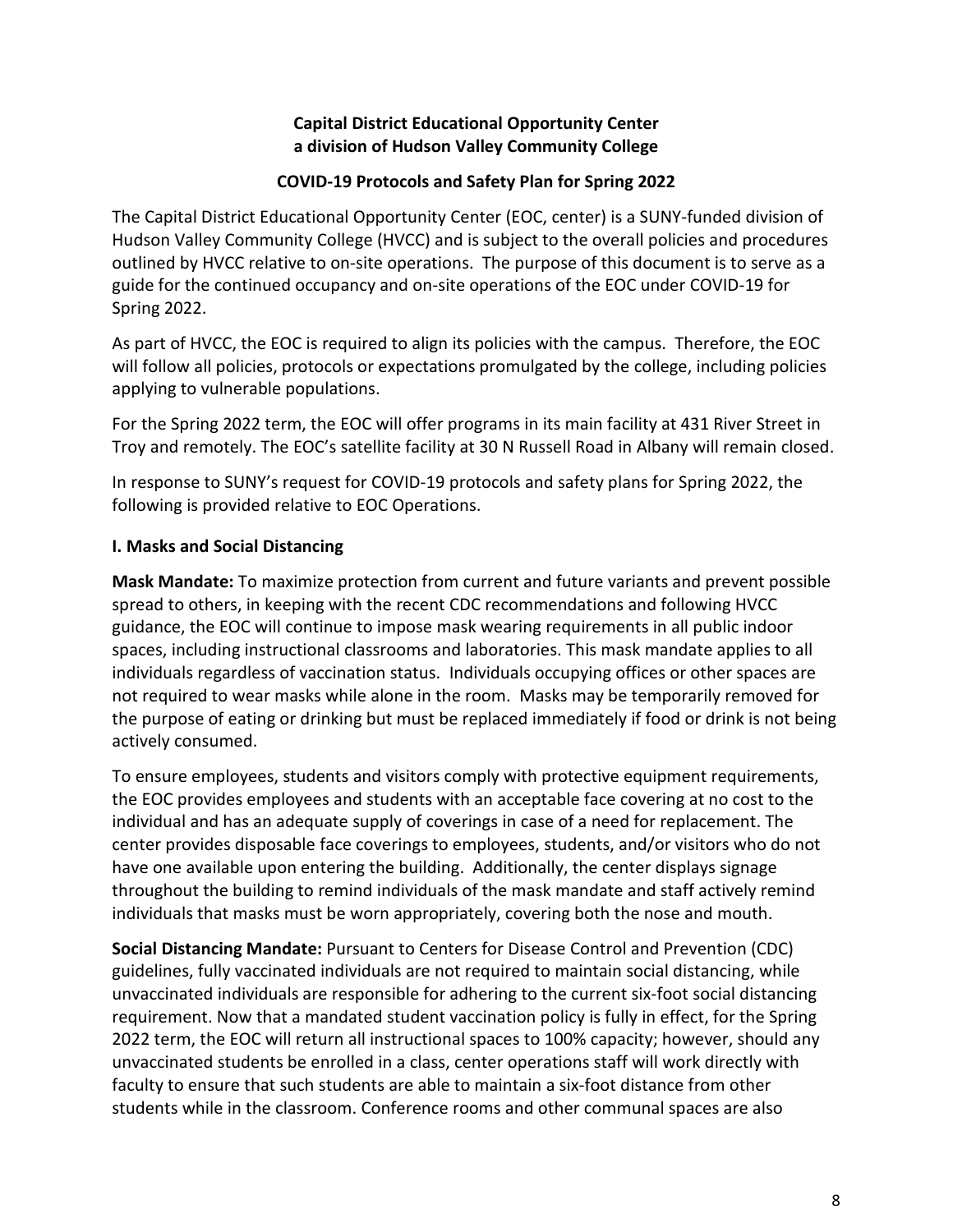returned to 100% capacity; however, signage will remind and encourage social distancing for everyone utilizing those spaces.

# Additionally,

- Tightly confined spaces where a six-foot distance cannot be maintained by occupants will be occupied by only one individual at a time unless all individuals are vaccinated.
- Where appropriate, social distancing markers have been placed and will remain on floors or walls, using tape or signs, that denote six feet of spacing in commonly used and other applicable areas.
- The EOC will continue to limit in-person gatherings as much as possible and use tele-or video-conferencing whenever possible.
- Essential in-person gatherings (e.g. meetings) will be held in open, well-ventilated spaces with appropriate social distancing among participants.
- The EOC has designated areas for pick-ups and deliveries, limiting contact to the extent possible.

**Special consideration** A person with a disability who cannot safely wear a mask, because of a disability as defined by the ADA (42 U.S.C. 12101 et seq.) may submit a request to the HVCC Center for Access and Assistive technology for consideration of an exemption from mask wearing based on a medical accommodation, regardless of vaccination status.

**Community Transmission and Updates** Additional requirements regarding masks and/or social distancing may be imposed by New York State DOH, Rensselaer County Department of Health or SUNY and HVCC Administrations. EOC will continue to work closely with HVCC in the development of any changes to protocols. The center will communicate procedure changes via internal communications to staff and use of the Remind App for students.

### **II. Large Event Capacity Limits**

Not applicable. EOC has no large venue spaces with capacity of 5,000 or more.

### **III. Mandatory Vaccination/Boosters for Students and Vaccination Management System**

Students will be compliant with the existing SUNY Student Vaccine Policy requiring evidence of vaccination for study at the center.

The center will continue to comply with SUNY System Administration requirements to track verified vaccination status of students. Only students who are fully vaccinated (two weeks after receiving their second dose of a Moderna or Pfizer vaccine series, or two weeks after receiving their one-dose Johnson and Johnson vaccine) are allowed on site once enrolled, unless an approved medical or religious exemption has been granted.

In addition to the initial course of vaccination, any student with a regular on-site presence who is eligible for a booster shot must receive one. Proof must be provided by each student by the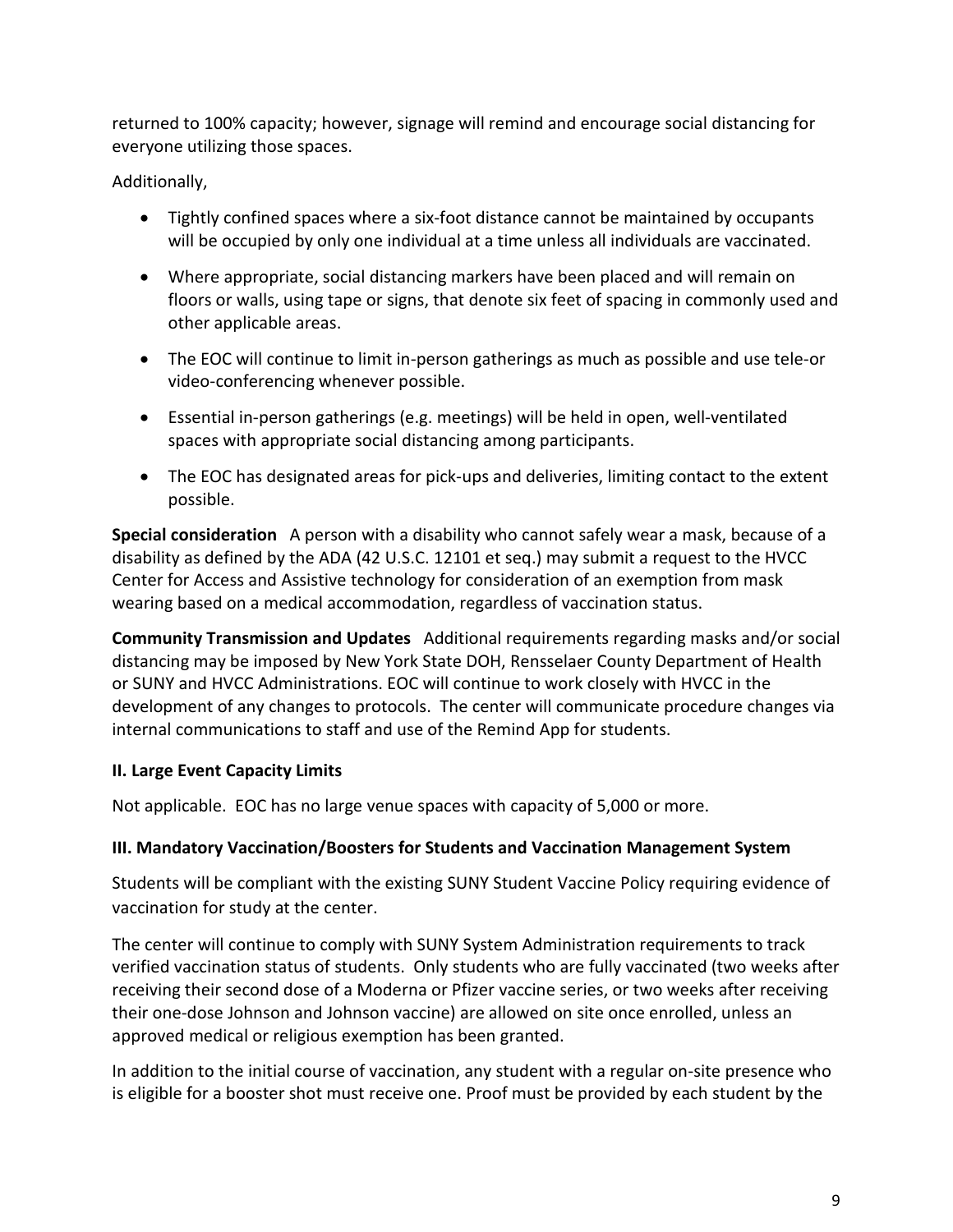later of (1) one month from the effective date of this guidance or February 1, 2022 or (2) one month from the date such student became eligible to receive a booster. No grace period will be provided for students seeking an extension.

The center communicates this mandate to applicants throughout the admission/enrollment process, and while student admission does not depend on vaccination status, enrollment may be denied or delayed for unvaccinated students studying in person in accordance with SUNY guidance. Unvaccinated students will be provided an opportunity to enroll in remote-only classes if such options exist. For programs for which no remote option is possible, unvaccinated students will have their enrollment delayed until such time as proof of full vaccination status is provided. Under the EOC's continuous enrollment policy, applicants may enroll in most EOC programs immediately upon demonstrating proof of full vaccination status.

Students will provide proof of vaccination to the EOC's Enrollment Management Services Department.

As the EOC is a tuition-free educational institution, it is not necessary for the center to communicate to students the issues relative to tuition refunds.

Individuals may obtain an exemption from vaccination under the following categories.

- **- Medical Exemption -** Students may be exempt from this vaccine requirement if a duly licensed health care provider certifies in writing that the COVID-19 vaccination may be detrimental to the student's health**.** In such a case, EOC shall provide reasonable accommodation to those students whose medical condition contraindicates COVID-19 vaccination, so long as the failure to be vaccinated does not prevent the student from otherwise fulfilling the programmatic or curricular requirements of their academic program. Such students will be required to participate in mandatory weekly pooled testing; complete a daily health screening; maintain six feet of social distance from others; and wear a face mask at all times.
- **- Religious Exemption -** Students who hold genuine and sincere religious belief which are contrary to COVID-19 vaccination may be exempt after submitting a written statement to that effect, as required by EOC. Such a statement should explain how receiving the COVID-19 vaccination conflicts with the student's sincere religious belief or practice and how failure to receive the COVID-19 vaccination will not otherwise prevent the student's completion of their programmatic or curricular requirements of the academic program. General philosophical or moral objection to such vaccine shall not suffice as the basis for a religious exemption. As needed, EOC will confer with HVCC relative to the administration of religious exemptions. Students granted a religious exemption will be required to participate in mandatory weekly pooled testing; complete a daily health screening; maintain six feet of social distance from others; and wear a face mask at all times.

All requests for exemptions will be made through the EOC Coordinator for Student Services and processed/approved through the Hudson Valley Community College COVID-19 Exemption Review Committee.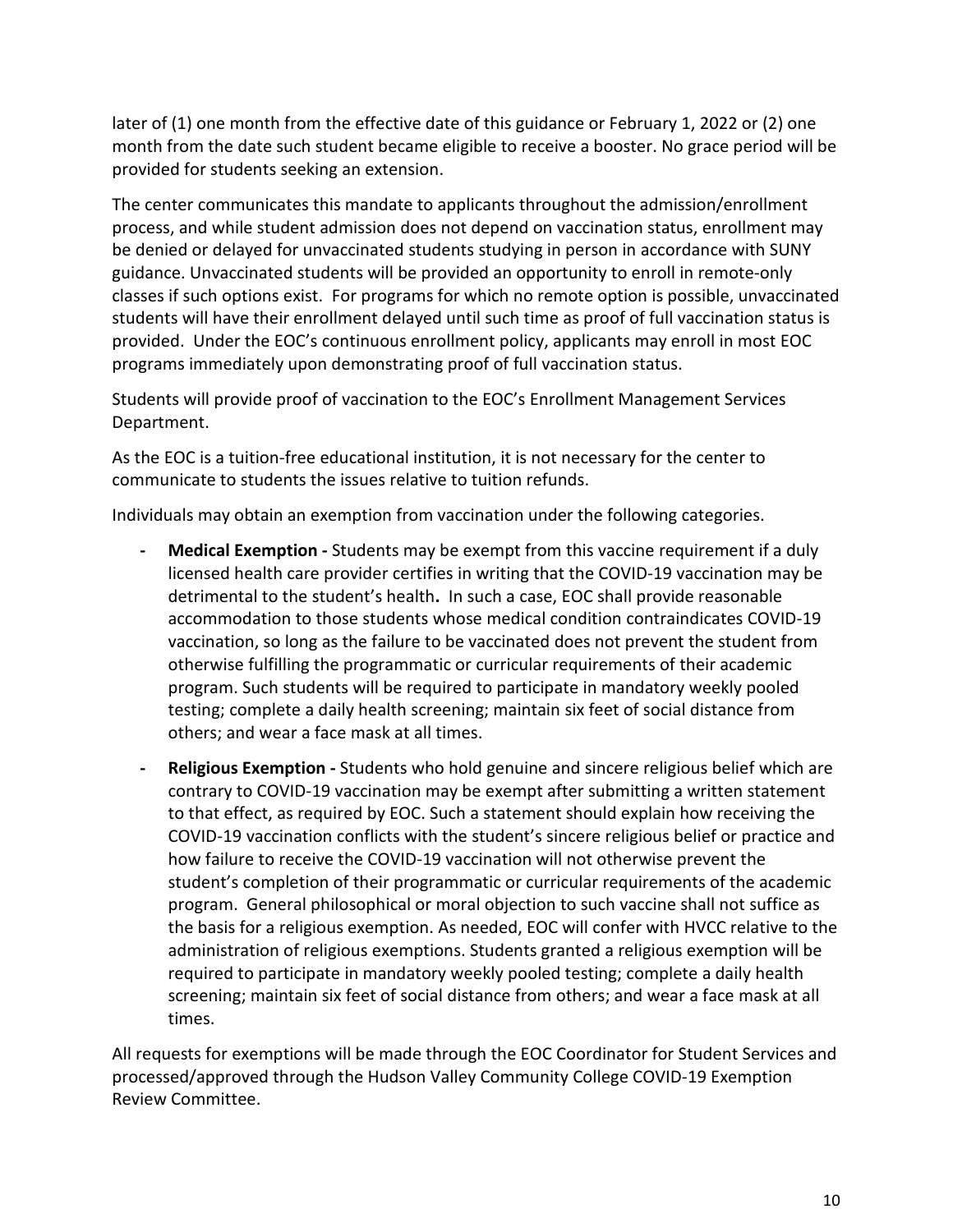### **IV. Daily Health Screening**

Daily self-screening health questionnaires and temperature checks are no longer required by HVCC. Regular messaging communicates to staff and students that anyone with signs and symptoms of infectious illness should stay home when sick and/or seek medical care. Additional messaging notes that individuals who have been diagnosed with COVID-19 or who are unvaccinated and have been exposed to someone who was diagnosed with COVID-19 are to contact the HVCC Health Services Department and for clearance as to when they may return on-site.

### **V. Mandatory Pause Requirements**

The New York State mandatory pause requirements are no longer in effect. However, in cases of increased community transmission, New York State DOH, Rensselaer County Department of Health, SUNY or HVCC Administration retain the authority to pause any EOC activity or require additional testing for all students, faculty and staff, regardless of their vaccination status.

### **VI. Cleaning Protocols**

The New York State mandatory cleaning and disinfection protocols are no longer in effect. However, EOC continues to facilitate and encourage the cleaning and disinfection of high-touch surfaces, such as common areas and shared workstations, at least once a day and regularly cleans and disinfects other surfaces as necessary given the level of traffic, use of the space, and general risk of community transmission of COVID-19. Additionally, beginning in January 2022, the center, under the direction of HVCC Office of Environmental Health and Safety, will begin using a new sanitizing product, CS90X, in all areas. This product creates a surface coating, making it difficult for pathogens such as COVID-19 to survive on surfaces.

EOC will continue to provide hand hygiene stations or supplies within instructional spaces and workplaces for individuals to use; specifically, hand washing, such as soap, running water or disposable towels or hand sanitizing, such as alcohol-based sanitizer with 60 percent or more alcohol where hand washing may not be available or practical.

If there is an incident at the EOC that is deemed a risk to any individual or group of individuals, center personnel will work under the guidance and direction of the Emergency Preparedness Committee of HVCC to administer college cleaning and disinfection protocols.

# **VII. Ventilation and Air Filtration**

The EOC occupies rented space at 431 River Street Troy. The building is owned and maintained by First Columbia Corporation. Ventilation systems are owned and maintained by the landlord. Systems supporting the EOC lease space including filtration systems have been reviewed by EOC operations staff and have been deemed appropriate to support expected levels for outdoor airflow and ventilation rates to the extent compatible with individual comfort and safety and in accordance with building codes and standards.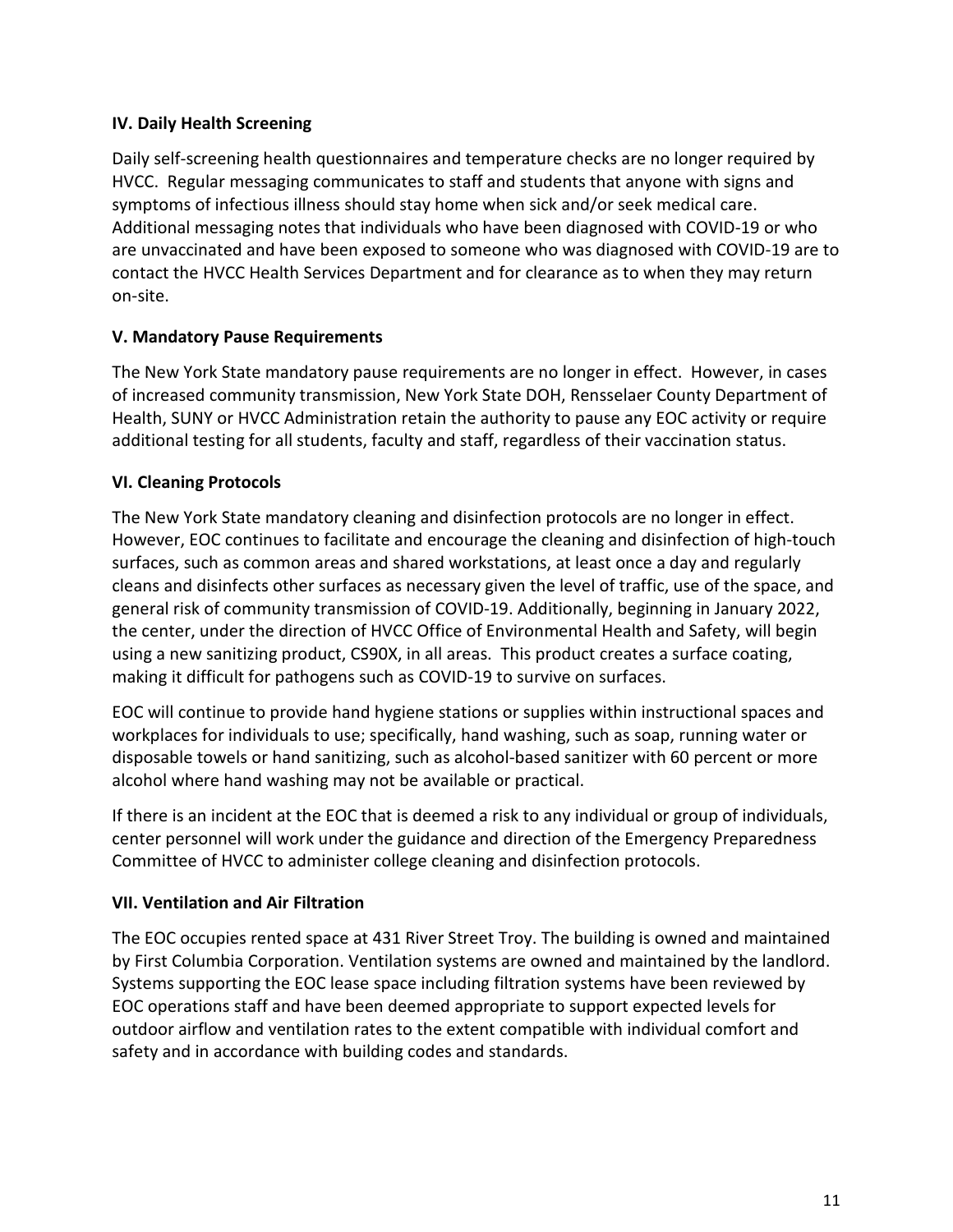Additionally, EOC has purchased and, under the direction of the EOC Coordinator of Operations, Technology and Infrastructure, deploys and utilizes other appropriate indoor air quality measures, such as portable fans, filters, and air cleaners as is appropriate.

### **VIII. Telecommuting Policies**

The Vice President/Executive Director and of the EOC will review and evaluate any and all EOC employee requests regarding working from an off-campus location and will consult with the HVCC Office of Human Resources and the HVCC Vice President of Administration and Finance as needed and required.

# **IX. COVID-19 Testing**

The goal is to have every student, faculty and staff member coming to the EOC in person fully vaccinated and boosted as appropriate, and the center will continue to communicate the benefits of vaccination to its community, including faculty, staff and students.

Mandatory weekly COVID-19 surveillance testing will continue to be required for any faculty or staff member who has a physical presence at the EOC and who has not provided documentation to demonstrate that they have been fully vaccinated. Mandatory weekly COVID-19 surveillance testing will be required for any student who has been granted a medical or religious vaccination exemption to be on site. Fully vaccinated students and employees who submit proof of vaccination will not be required to test weekly, but may choose to test if they so desire.

Students enrolled in remote-only classes will not be required to test regardless of vaccination status, but only those who have submitted proof of vaccination will be allowed on site to access instructional or support services.

An individual is considered fully vaccinated: (1) two weeks after receiving the second dose in a two dose COVID-19 vaccine series or (2) two weeks after receiving a single dose COVID-19 vaccine. The definition of fully vaccinated is subject to change based on FDA and CDC recommendations relative to booster shots. Employees submit proof of vaccination through the HVCC [Employee & Student Testing Exemption form](https://www.hvcc.edu/covid19/exemption-internal.html) and EOC students submit proof of vaccination to the EOC Enrollment Management Services office.

The EOC will work with HVCC to ensure that:

- 1. Diagnostic (PCR) testing of all symptomatic persons, including vaccinated persons who display COVID-related symptoms, will continue.
- 2. Appropriate data is provided for college reporting to SUNY or other entities.
- 3. Any incidents of non-compliance with testing will continue to be handled through the Office of Human Resources for employees and the center's code of conduct for students.
- 4. More frequent testing of students and employees, regardless of vaccination status, will be required if conditions warrant additional measures.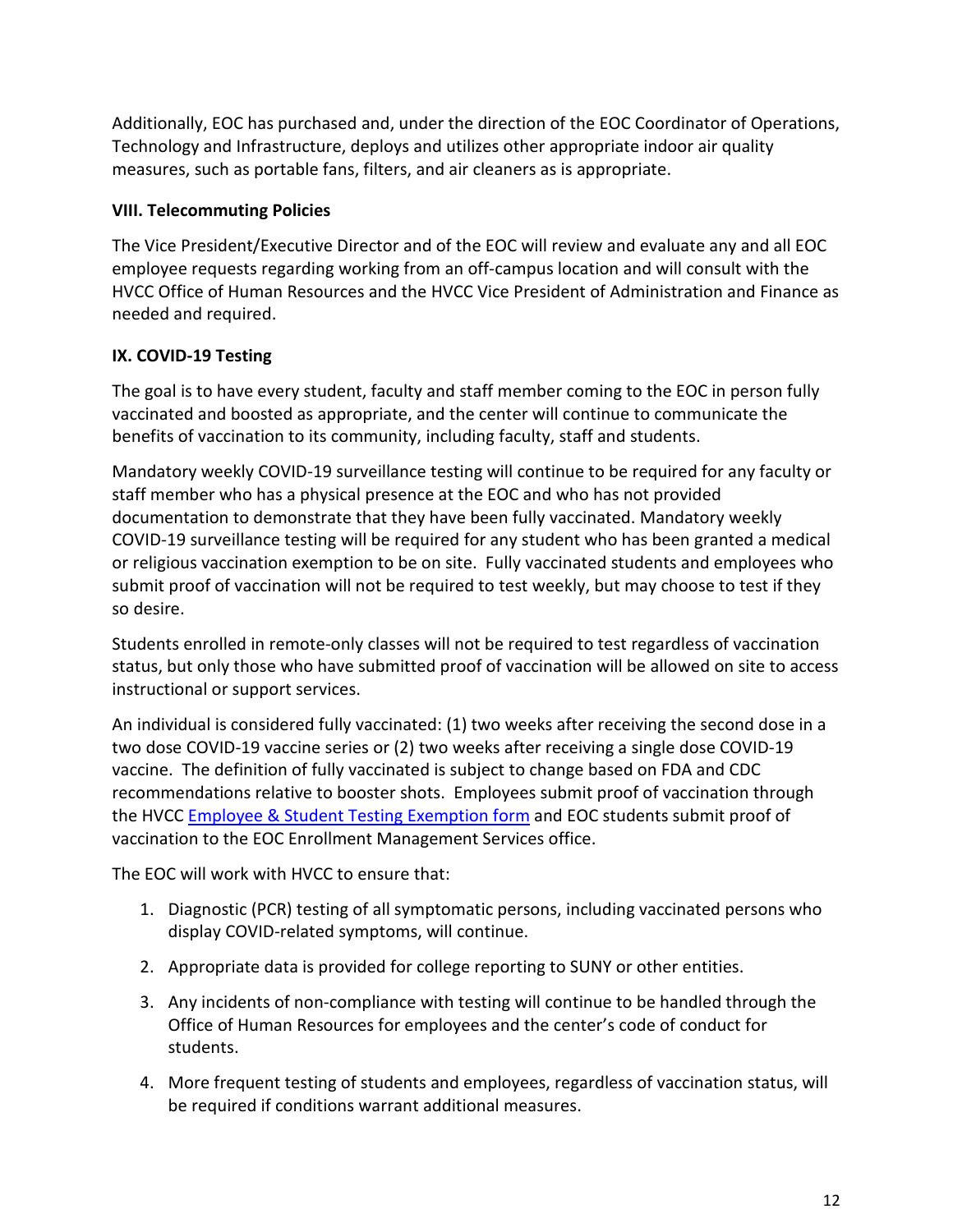### **X. Pre-Semester Testing and Quarantine**

EOC is a non-residential educational institution providing academic instruction and vocational training to educationally underprepared and economically disadvantaged adults. This instruction is provided in a continuous enrollment/competency-based environment. Unlike college campuses where students begin enrollment at the start of a term and maintain that enrollment throughout the term, the EOC enrolls students every two weeks throughout the year.

As a safety protocol for returning students who are continuing into the spring term following the holiday break, all on-site students will be required to test during the first two weeks of the Spring term, beginning January 3. Additionally, all faculty and staff will be strongly encouraged to test during this two-week period.

Throughout the rest of the spring term, in support of the center's continuous enrollment environment, new incoming students will need to first provide proof of full vaccination status before being enrolled into on-site classes and will also need to participate in COVID-19 surveillance testing during the orientation process, which is conducted the week prior to their classes starting.

All unvaccinated students on medical or religious exemptions who are taking classes on site will be required to participate in weekly COVID-19 surveillance testing.

### **XI. Residence Halls, Quarantine and Isolation Space**

Not applicable. The EOC does not have residence halls.

# **XII. Uniform Sanctioning Compliance Guidance**

All student discipline in relation to COVID-19 compliance will be conducted through the office of the Coordinator of Student Services.

All employee non-compliance will be managed by the Vice President/Executive Director of the EOC in conjunction with the HVCC Office of Human Resources.

### **XIII. Academic Calendar**

The 2021-2022 academic calendar for the EOC is published on the center's website. Spring 2022 classes will begin on January 3 and will continue through June 28, 2022, as scheduled.

# **XIV. College in the High School**

Not applicable. The EOC does not have a College in the High School program.

# **XV. Visitors**

Contractors, vendors and visitors to the EOC will be required to enter through center's main lobby and to register their presence with security and the receptionist who will ensure that